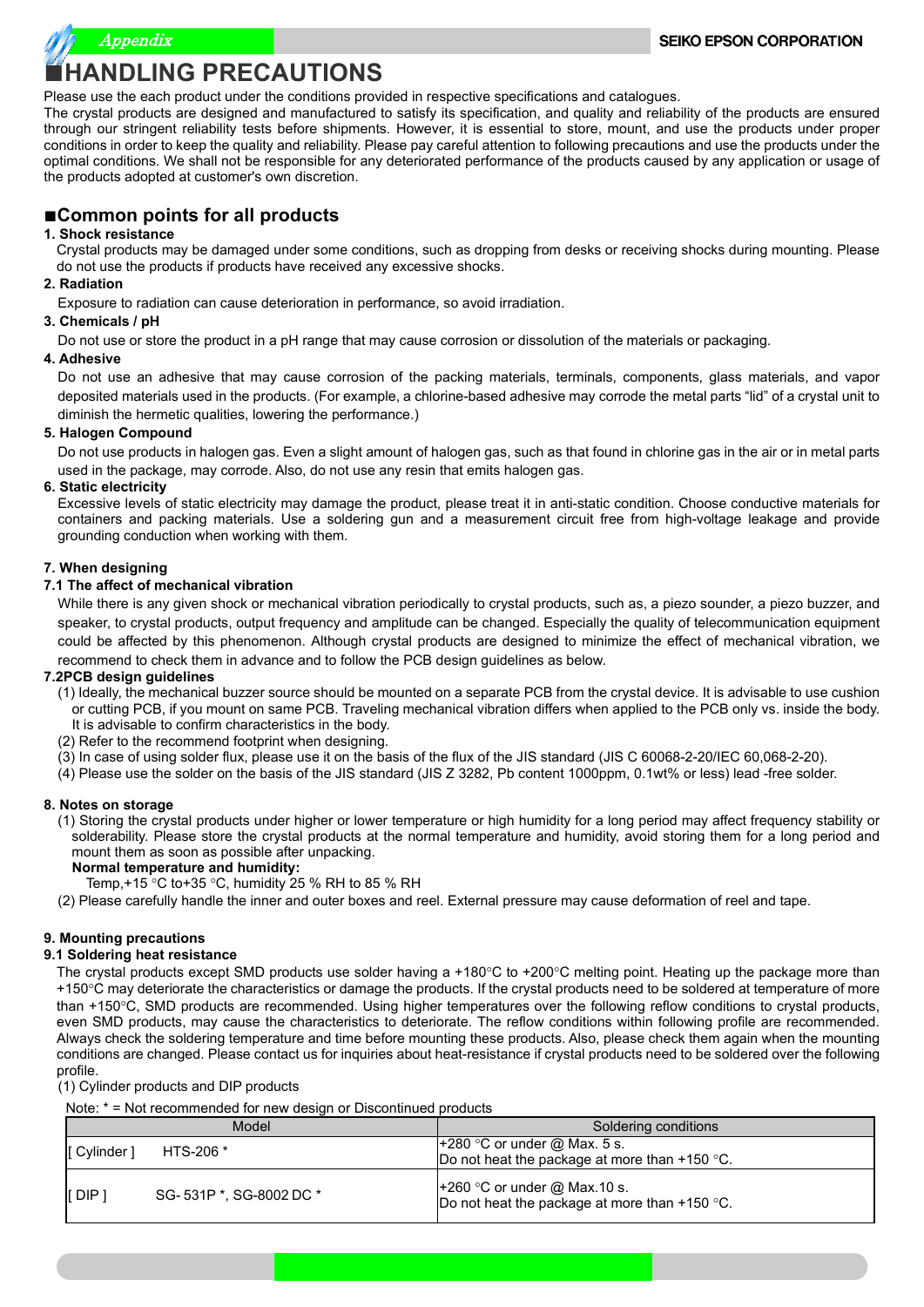

#### (2) SMD products Reflow profile (example)

The availability of the heat resistance for reflow conditions of JEDEC-STD-020D.01 is judged individually. Please inquire it.



Time(s)

#### Please make temperature rate as gentle a curve as possible. Note: \* = Not recommended for new design or Discontinued products

| Category         | Model                           | Type:E    | Type:JEDEC        | Remarks      |
|------------------|---------------------------------|-----------|-------------------|--------------|
|                  | <b>FC3215AN</b>                 |           |                   |              |
|                  | <b>FC2012AN</b>                 |           |                   |              |
|                  | FC-12D*                         |           |                   |              |
|                  | <b>FC-12M</b>                   |           |                   |              |
|                  | FC-135/ FC-135R                 | $\sqrt{}$ | Please contact us |              |
| kHz Range        | <b>FC-13A</b>                   | V         | Available         |              |
|                  | <b>FC1610AN</b>                 |           |                   |              |
| Crystal unit     |                                 | $\sqrt{}$ | Please contact us |              |
|                  | MC-146<br>MC-306 *              |           |                   |              |
|                  |                                 | $\sqrt{}$ | Available         |              |
|                  | $MC-30A$                        | $\sqrt{}$ | Available         |              |
|                  | MC-405 *                        | $\sqrt{}$ | Available         |              |
|                  | MC-406 *                        | $\sqrt{}$ | Available         |              |
|                  | <b>FA1210AN</b>                 |           |                   |              |
|                  | <b>FA1008AN</b>                 |           |                   |              |
|                  | <b>FA-118T</b>                  |           |                   |              |
|                  | FA-128                          |           |                   |              |
|                  | FA-128S*                        |           |                   |              |
|                  | <b>FA2016AA</b>                 |           |                   |              |
|                  | FA2016AN*                       |           |                   |              |
|                  | <b>FA-20H</b>                   |           |                   |              |
|                  | <b>FA1612AS</b>                 |           |                   |              |
| <b>MHz Range</b> | <b>FA2016AS</b>                 |           |                   |              |
| Crystal unit     | <b>FA-20HS*</b>                 |           |                   |              |
|                  | FA-238                          |           | Available         |              |
|                  | <b>FA-238A</b>                  | Available | V                 |              |
|                  | <b>FA-238V</b>                  | V         | Available         |              |
|                  | MA-306 *                        | $\sqrt{}$ | Please contact us |              |
|                  | MA-406 *                        | $\sqrt{}$ | Available         | $Tc=+250$ °C |
|                  | MA-505*                         | V         | Available         | Tc=+250 °C   |
|                  | MA-506 *                        |           | Available         | Tc=+250 °C   |
|                  | <b>TSX-3225</b>                 |           |                   |              |
|                  |                                 |           |                   |              |
|                  | NS-21R <sup>*</sup><br>NS-32R * |           |                   |              |
| SAW              |                                 | V         | Available         |              |
| Resonator        | FS-335 *                        | $\sqrt{}$ | Please contact us |              |
|                  | FS-555*                         | V         | Please contact us |              |
|                  | SG2520EGN/VGN                   |           |                   |              |
|                  | SG2520EHN/VHN                   |           |                   |              |
|                  | SG2016CAN/CAA                   |           |                   |              |
|                  | SG-210 series *                 |           |                   |              |
|                  | SG-211S*E *                     |           | V                 |              |
|                  | SG-3030CM *                     |           |                   |              |
|                  | SG-3030LC */ JF */ JC *         | V         | Please contact us |              |
|                  | SG-3040 series *                | $\sqrt{}$ | Please contact us |              |
|                  | SG-310 series *                 |           |                   |              |
|                  | <b>SG3225CAN</b>                |           |                   |              |
| <b>SPXO</b>      | SG3225EAN/VAN/EEN/VEN           |           | $\sqrt{}$         |              |
|                  | SG5032CAN/ CBN */ CCN           |           | $\sqrt{}$         |              |
|                  | SG5032EAN/VAN                   |           | $\sqrt{}$         |              |
|                  | SG5032EEN/VEN                   |           |                   |              |
|                  | SG-615P*                        | $\sqrt{}$ | Available         | Tc=+245 $°C$ |
|                  |                                 | $\sqrt{}$ |                   |              |
|                  | SG-636 series *                 |           |                   |              |
|                  | SG7050CAN/ CBN */ CCN           |           | $\sqrt{}$         |              |
|                  | SG7050EAN/VAN/EEN/VEN           |           | $\sqrt{}$         |              |
|                  | SG7050EBN *                     |           | $\sqrt{}$         |              |
|                  | SG3225HBN                       |           | $\sqrt{}$         |              |
| Selectable       | SG-8503CA                       |           | V                 |              |
| <b>SPXO</b>      | SG-8504CA                       |           | $\sqrt{}$         |              |
|                  | SG-8506CA                       |           | $\sqrt{}$         |              |

√ : Standard Spec.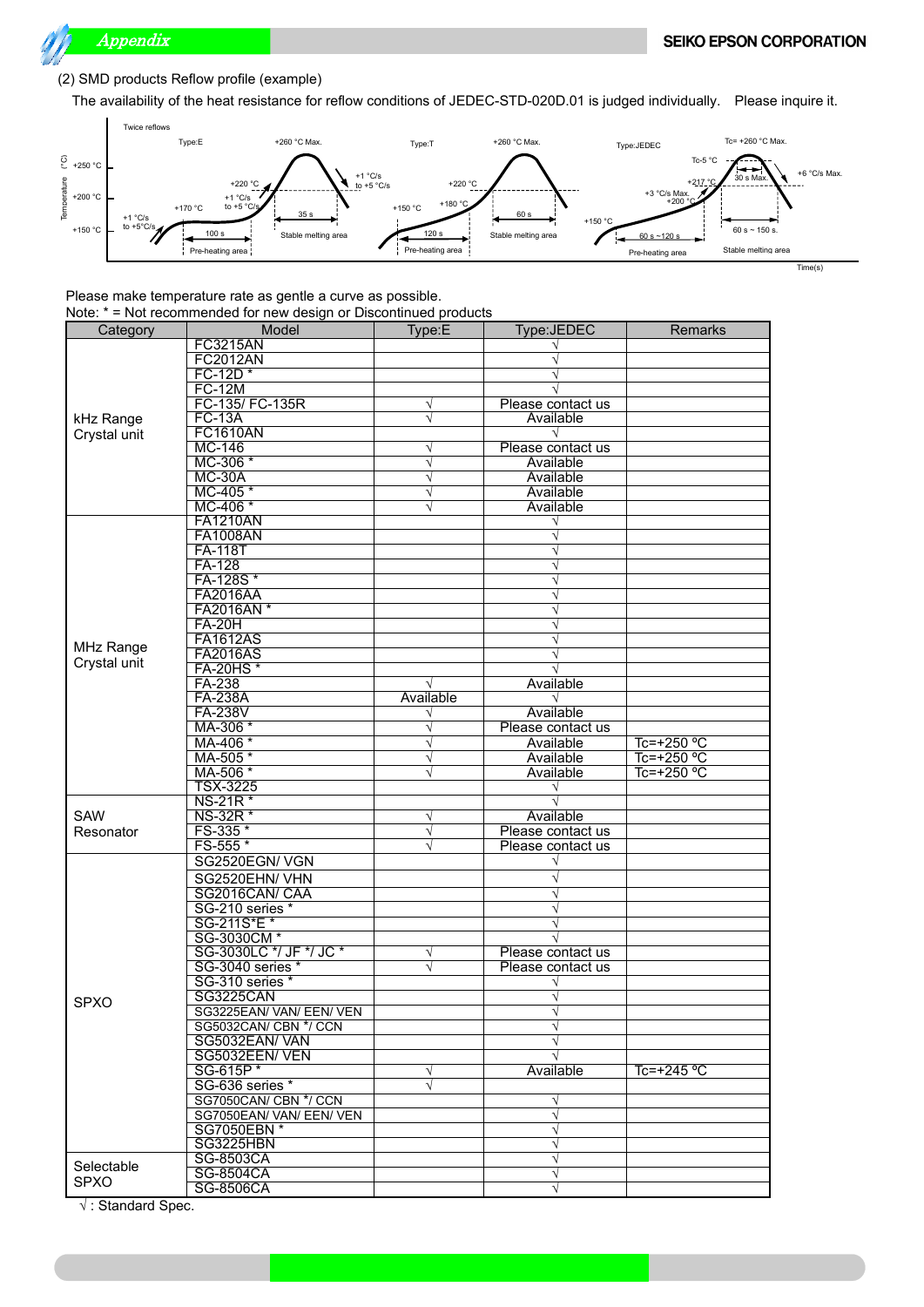

| Category           | Model                                      | Type:E     | Type:JEDEC             | Remarks      |
|--------------------|--------------------------------------------|------------|------------------------|--------------|
|                    | <b>EA-2102CB</b>                           |            |                        |              |
|                    | EG-2001CA*                                 |            |                        |              |
|                    | EG-2002CA*<br>EG-2021CA*                   |            | V<br>$\sqrt{}$         |              |
|                    | EG-2101CA*                                 |            | $\sqrt{}$              |              |
|                    | EG-2102CA*                                 |            | $\sqrt{}$              |              |
|                    | <b>EG-2102CB</b>                           |            | $\sqrt{}$              |              |
|                    | <b>EG-2103CB</b>                           |            | V                      |              |
|                    | <b>EG-2121CA</b>                           |            | $\sqrt{}$              |              |
| <b>SPSO</b>        | EG-2121CB                                  |            | V                      |              |
| (Low-jitter SAW)   | EG-2123CB<br>EG-4101CA                     |            | $\sqrt{}$<br>$\sqrt{}$ |              |
|                    | <b>EG-4121CA</b>                           |            | $\sqrt{}$              |              |
|                    | <b>XG-1000CA*</b>                          |            | $\sqrt{}$              |              |
|                    | XG-1000CB *                                |            | $\sqrt{}$              |              |
|                    | <b>XG-2102CA</b>                           |            |                        |              |
|                    | <b>XG-2103CA</b>                           |            | V                      |              |
|                    | <b>XG-2121CA</b><br>XG-2123CA*             |            | $\sqrt{}$<br>V         |              |
|                    | XG5032HAN                                  |            |                        |              |
|                    | SG-8002CA */ CE *                          | $\sqrt{ }$ | Available              |              |
|                    | SG-8002JA*                                 | $\sqrt{}$  | Available              | $Tc=+245$ °C |
| Programmable       | SG-8002JC*                                 |            |                        |              |
|                    | SG-8101CA/CB/CE/CG                         |            | V                      |              |
|                    | SG-8018CA/CB/CE/CG                         |            | $\sqrt{}$              |              |
|                    | SG-8101CGA                                 |            | $\sqrt{}$<br>$\sqrt{}$ |              |
| Spread<br>Spectrum | SG-9101CA/CB/CE/CG<br>SG-9101CGA           |            | $\sqrt{}$              |              |
|                    | EV7050EAN                                  |            | V                      |              |
|                    | <b>VG7050CDN</b>                           |            | $\sqrt{}$              |              |
|                    | VG2520CAN *                                |            | $\sqrt{}$              |              |
|                    | VG7050CAN *                                |            |                        |              |
|                    | VG-4231CA*                                 | $\sqrt{}$  | Available              |              |
|                    | VG-4231CB *                                |            | $\sqrt{}$              |              |
| VCXO / VCSO        | <b>VG-4231CE</b><br>VG-4232CA*             |            | V<br>$\sqrt{}$         |              |
|                    | VG-4501CA * / VG-4502CA *                  |            | $\sqrt{}$              |              |
|                    | VG-4512CA*                                 |            | V                      |              |
|                    | VG-4513CA */ CB *                          |            | $\sqrt{}$              |              |
|                    | VG5032EDN / VDN                            |            | $\sqrt{}$              |              |
|                    | VG7050EAN/EBN/ECN                          |            | $\sqrt{}$              |              |
|                    | VG3225/5032/7050EFN<br>VG3225/5032/7050VFN |            | $\sqrt{}$<br>$\sqrt{}$ |              |
|                    | <b>TG1612SAN</b>                           |            | $\sqrt{}$              |              |
|                    | TG2016SAN <sup>*</sup>                     |            | V                      |              |
|                    | <b>TG2016SMN</b>                           |            | $\sqrt{}$              |              |
|                    | <b>TG2016SBN</b>                           |            | $\sqrt{}$              |              |
|                    | <b>TG2520SMN</b>                           |            | $\sqrt{}$              |              |
|                    | <b>TG2520SBN</b>                           |            | $\sqrt{}$              |              |
|                    | <b>TG2520CEN</b><br><b>TG3225CEN</b>       |            | $\sqrt{}$<br>$\sqrt{}$ |              |
|                    | <b>TG-5006CE</b>                           |            | $\sqrt{}$              |              |
|                    | <b>TG-5006CG</b>                           |            | $\sqrt{}$              |              |
|                    | <b>TG-5006CJ</b>                           |            | $\sqrt{}$              |              |
|                    | TG5032CKN /SKN                             |            | $\sqrt{}$              |              |
|                    | TG5032CMN /SMN                             |            | $\sqrt{}$              |              |
|                    | TG7050CKN /SKN                             |            | $\sqrt{}$<br>$\sqrt{}$ |              |
| <b>TCXO</b>        | TG7050CMN /SMN<br>TG5032CGN/ SGN/ CFN/ SFN |            | $\sqrt{}$              |              |
|                    | TG5032CAN */ CBN */                        |            |                        |              |
|                    | CCN */ CDN *                               |            | $\sqrt{}$              |              |
|                    | TG5032SAN */ SBN */                        |            | $\sqrt{}$              |              |
|                    | SCN */ SDN *                               |            |                        |              |
|                    | TG-5035CE *<br>TG-5035CG*                  |            | $\sqrt{}$<br>$\sqrt{}$ |              |
|                    | TG-5035CJ *                                |            | $\sqrt{}$              |              |
|                    | TG-5500CA*                                 |            | $\sqrt{}$              |              |
|                    | TG-5501CA*                                 |            | $\sqrt{}$              |              |
|                    | <b>TG-5510CA</b>                           |            | $\sqrt{}$              |              |
|                    | <b>TG-5511CA</b>                           |            | $\sqrt{}$              |              |
|                    | <b>TG-5510CB</b>                           |            | $\sqrt{}$              |              |
|                    | <b>TG-5511CB</b><br><b>TG-3541CE</b>       |            | $\sqrt{}$              |              |
|                    | <b>TG-3541CEA</b>                          |            | $\sqrt{}$<br>$\sqrt{}$ |              |
|                    |                                            |            |                        |              |

√ : Standard Spec.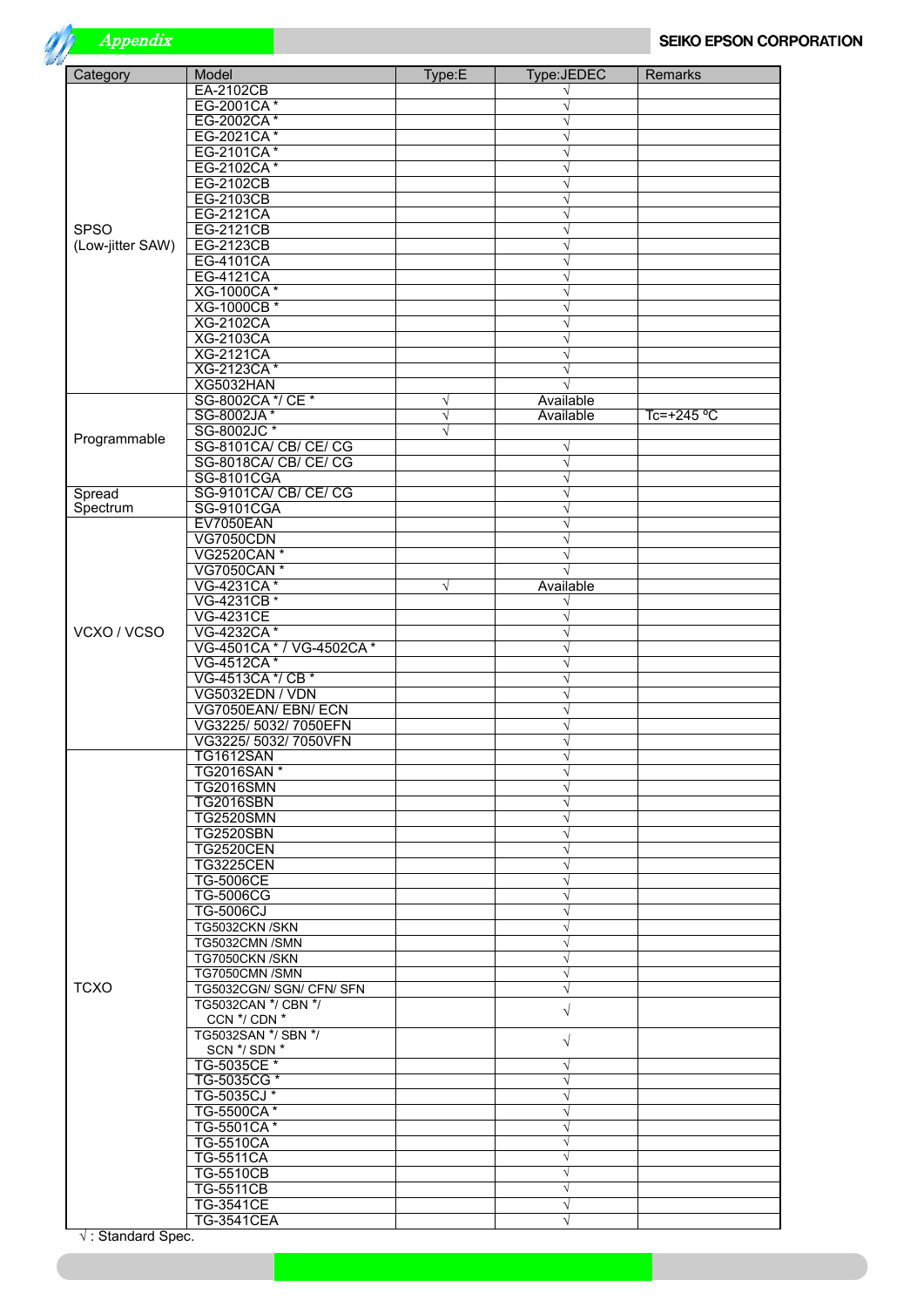

## Appendix

| Category                   | Model           | Tvpe:E | Type:JEDEC | Remarks             |
|----------------------------|-----------------|--------|------------|---------------------|
| Multi output<br>Oscillator | MG7050 series * |        |            |                     |
| OCXO                       | OG1409CAN *     |        |            | Tc=+245 $°C$ 1 time |
| Module                     | SR3225SAA       |        |            |                     |

√ : Standard Spec.

| Category          | Model                           | Type:E         | Type:JEDEC        | Remarks             |
|-------------------|---------------------------------|----------------|-------------------|---------------------|
|                   | RA-4565SA                       |                |                   | Tc=+250 °C          |
|                   | RA-4574SA*                      | $\sqrt{}$      | Please contact us | Tc=+250 °C          |
|                   | RA4803SA                        |                |                   | Tc=+250 °C          |
|                   | RA-8565SA                       |                |                   | Tc=+250 °C          |
|                   | RA-8581SA                       | V              | Please contact us | Tc=+250 °C          |
|                   | RA8803SA                        |                |                   | Tc=+250 °C          |
|                   | <b>RA4000CE</b>                 |                |                   |                     |
|                   | <b>RA8000CE</b>                 |                |                   |                     |
|                   | <b>RA8900CE</b>                 |                |                   |                     |
|                   | <b>RA8804CE</b>                 |                |                   |                     |
|                   | RTC-4543SA*                     | √              | Please contact us | Tc=+250 $°C$        |
|                   | RTC-4574JE *                    | $\sqrt{}$      | Please contact us |                     |
|                   | RTC-4574NB *                    | $\sqrt{}$      | Please contact us |                     |
|                   | <b>RTC-4574SA</b>               | $\sqrt{}$      | Please contact us | Tc=+250 $\degree$ C |
|                   | RTC-72423 *                     | V              | Please contact us | Tc=+245 $°C$        |
|                   | RTC-7301SF *                    | $\sqrt{}$      | Please contact us |                     |
|                   | RTC-8564JE *                    | $\sqrt{}$      | Please contact us |                     |
|                   | RTC-8564NB *                    | V              | Please contact us |                     |
|                   | <b>RX-4035LC</b>                |                | $\sqrt{}$         |                     |
|                   | RX-4035SA                       |                |                   |                     |
|                   | RX-4045NB *                     | √              | Please contact us |                     |
|                   | <b>RX-4045SA</b>                | $\sqrt{}$      | Please contact us | Tc=+250 $°C$        |
|                   |                                 |                |                   |                     |
|                   | <b>RX-4571LC</b><br>RX-4571NB * |                |                   |                     |
|                   | <b>RX-4571SA</b>                |                |                   |                     |
| <b>Real Time</b>  |                                 |                |                   | Tc=+250 $°C$        |
| Clock Module      | <b>RX-4574LC</b>                | V<br>$\sqrt{}$ | Please contact us |                     |
|                   | RX-4581NB *                     |                | Please contact us |                     |
|                   | <b>RX-4803LC</b>                |                |                   |                     |
|                   | RX-4803SA                       |                |                   | Tc=+250 °C          |
|                   | <b>RX6110SA</b>                 |                | $\sqrt{}$         | Tc=+250 $\degree$ C |
|                   | <b>RX8010SJ</b>                 |                |                   | Tc=+250 °C          |
|                   | RX-8025NB *                     | √<br>$\sqrt{}$ | Please contact us |                     |
|                   | RX-8025SA                       |                | Please contact us | Tc=+250 °C          |
|                   | <b>RX-8035LC</b>                |                |                   |                     |
|                   | RX-8035SA                       |                |                   |                     |
|                   | <b>RX8130CE</b>                 |                |                   |                     |
|                   | <b>RX-8564LC</b>                | $\sqrt{}$      | Please contact us |                     |
|                   | <b>RX-8571LC</b>                |                | $\sqrt{}$         |                     |
|                   | RX-8571NB *                     |                |                   |                     |
|                   | <b>RX-8571SA</b>                |                | $\sqrt{}$         | Tc=+250 $°C$        |
|                   | RX-8581JE *                     | ν              | Please contact us |                     |
|                   | RX-8581SA*                      | $\sqrt{}$      | Please contact us | Tc=+250 $°C$        |
|                   | RX-8731LC                       |                | $\sqrt{}$         |                     |
|                   | RX-8803LC                       |                | V                 |                     |
|                   | RX-8803SA                       |                | $\sqrt{}$         | Tc=+250 °C          |
|                   | <b>RX4901CE</b>                 |                | $\sqrt{}$         |                     |
|                   | <b>RX8901CE</b>                 |                |                   |                     |
|                   | <b>RX8804CE</b>                 |                | V                 |                     |
|                   | <b>RX8900CE</b>                 |                |                   |                     |
|                   | <b>RX8900SA</b>                 |                |                   | Tc=+250 °C          |
| <b>SAW Filter</b> | FF-555 *                        | $\sqrt{}$      | Please contact us |                     |

√ : Standard Spec.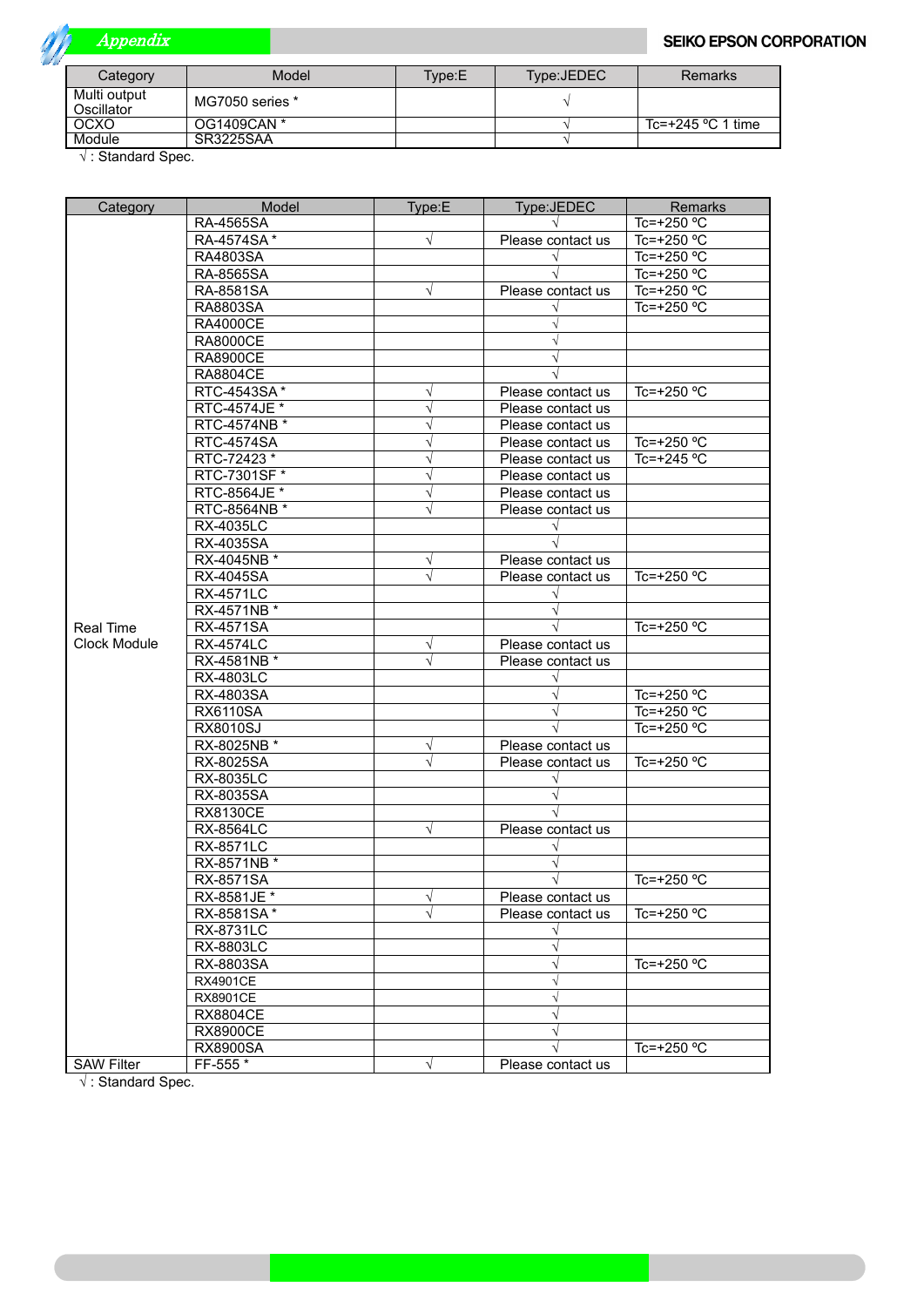Appendix

| Category | Model                  | Type:E | Type:JEDEC | <b>Remarks</b>      |
|----------|------------------------|--------|------------|---------------------|
|          | XV-3500CB */ XV-3510CB |        |            |                     |
|          | XV-3900CB *            |        |            |                     |
|          | XV4001Bx               |        |            |                     |
|          | XV4001Kx               |        |            |                     |
|          | XV7001BB               |        |            |                     |
|          | XV7011BB               |        |            |                     |
|          | XV7081BB               |        |            |                     |
|          | XV7021BB               |        |            |                     |
| Sensor   | XV-8000CB *            |        |            |                     |
|          | XV-8000LK *            |        |            |                     |
|          | XV-9100CD              |        |            |                     |
|          | XV-9100LP              |        |            | Tc=+250 $°C$        |
|          | XV-9100LV              |        |            | Tc=+250 °C          |
|          | XV-9300CD              |        |            |                     |
|          | XV-9300LP              |        |            | Tc=+250 $\degree$ C |
|          | XV-9300LV              |        |            | Tc=+250 °C          |

√ : Standard Spec.

#### **9.2 Shocks by auto mounting**

Shocks caused by auto mounting and vacuuming may deteriorate the characteristics and affect the products. Please set the mounting conditions to minimize the shocks as much as possible, and be sure that there is no affect on the characteristics before mounting. Please review the conditions after the conditions are changed. Also please be sure that crystal products don't hit machines or other electric boards, etc. before or after mounting.

#### **9.3 Notes for each package type**

(1) Ceramic package products and SON products

Bending the board after soldering ceramic package products and SON products (MC-146,RTC-\*\*\*\*NB,RX-\*\*\*\*NB) may cause peeling off portions of soldering or package cracks by mechanical stress. Particularly, in the case of cutting boards after soldering these products, please be sure to layout the crystal on a less stressed location and use less stressed cutting method.

(2) Ceramic package products

In the case of soldering ceramic package products on a different expansion-coefficient board (ex. Epoxy Glass), soldering crack at the foot pattern would be expected under repeated temperature changes for a long period. Under these conditions, be sure to check the solderability in advance.

(3)Cylinder products

Bending the lead on the glass or pulling the lead strongly may cause cracking of the hermetic seal glass at the root of the lead and may cause the airtightness and the characteristics to deteriorate. When the lead of crystal products need to be bent as in the figure below, leave more than 0.5 mm of lead from the case and hold the lead to prevent the lead from cracks. When the lead needs to be repaired, do not pull it, and hold the bent part to correct it. Giving undue pressure on this portion of hermetic seal may cause the airtightness to deteriorate. Please avoid applying pressure. Gluing the case of products on the electric board is recommended to prevent the airtightness from deteriorating.

 **●**Installation example



(4)DIP products and Pin type OCXO

Deformed leads cannot be inserted into board holes. Avoid applying stress sufficient to deform leads.

(5)SOJ Products and SOP products

Please avoid applying stress sufficient to deform the leads. Deformed leads may cause incorrect soldering. Particularly SOP products need to be handled with the greatest care.

#### **9.4 Ultrasonic cleaning**

- (1)Products using AT-cut crystal and SAW resonator/filter can be cleaned by ultrasonic methods. But under some conditions, the crystal characteristics may be affected and internal wiring may be damaged. Please be sure to check the suitability of your system in advance.
- (2)Products using tuning-fork crystals, gyro sensors and OCXOs cannot be guaranteed if cleaned using ultrasonic methods, because crystal may be destroyed.
- (3)Do not wash open-type products.
- (4)With washable products, avoid the use of cleaners or solvents that may negatively affect the product.
- (5) By solder flux residual moisture absorption and solidification, it may course of migration etc. So, it may affect the reliability and quality of the product negatively. Please clean up the residue of flux and dry the PCB.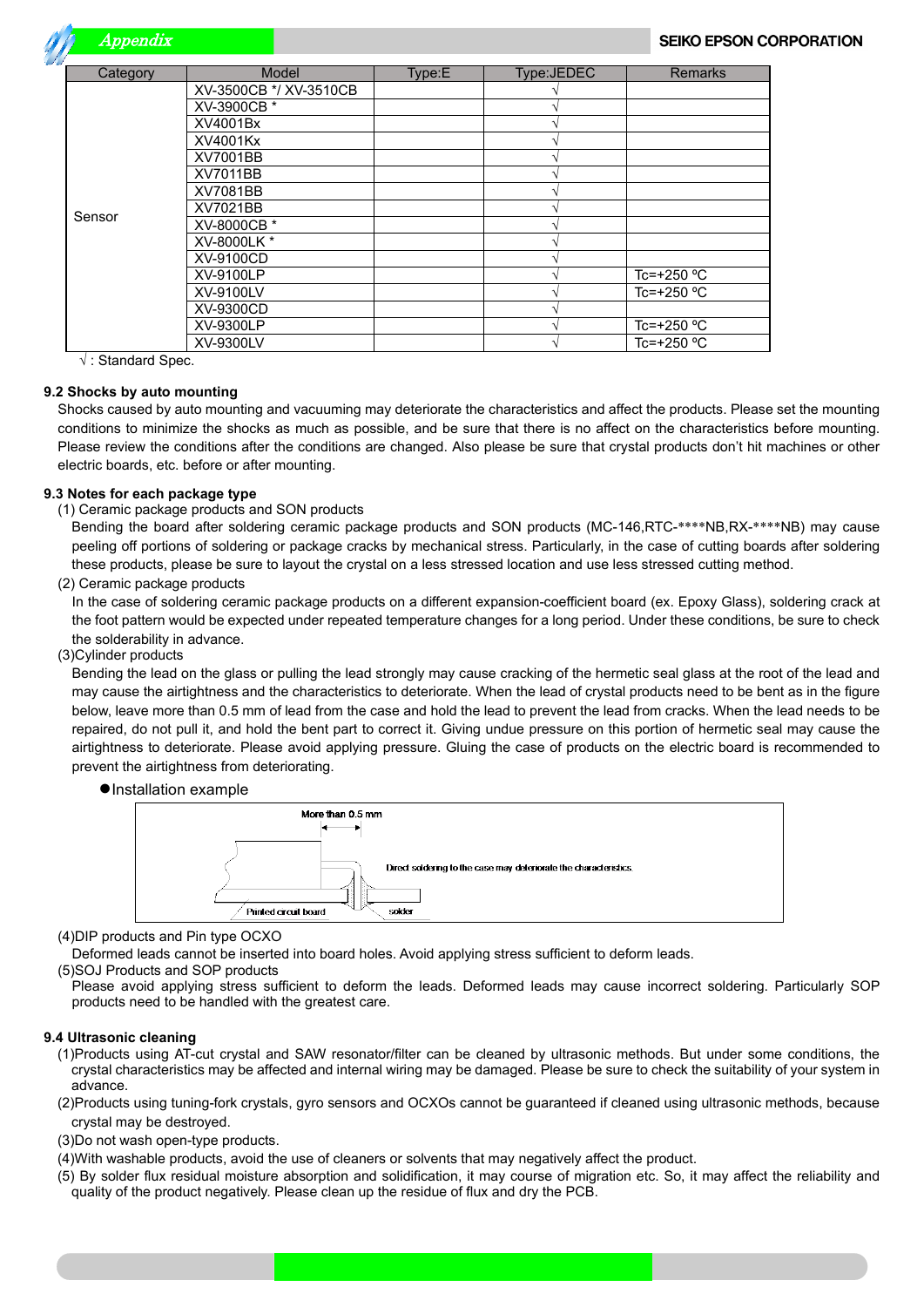

#### **10. Handling**

Do not touch the surface of IC directly with tweezers or any hard tools, jigs.

#### **11. Use environment (temperature and humidity)**

Please use the products within rating temperature range in concern temperature distribution in body and seasonal changes. In high humidity environment, it may cause malfunction caused by the dew condensation. Please prevent dew condensation.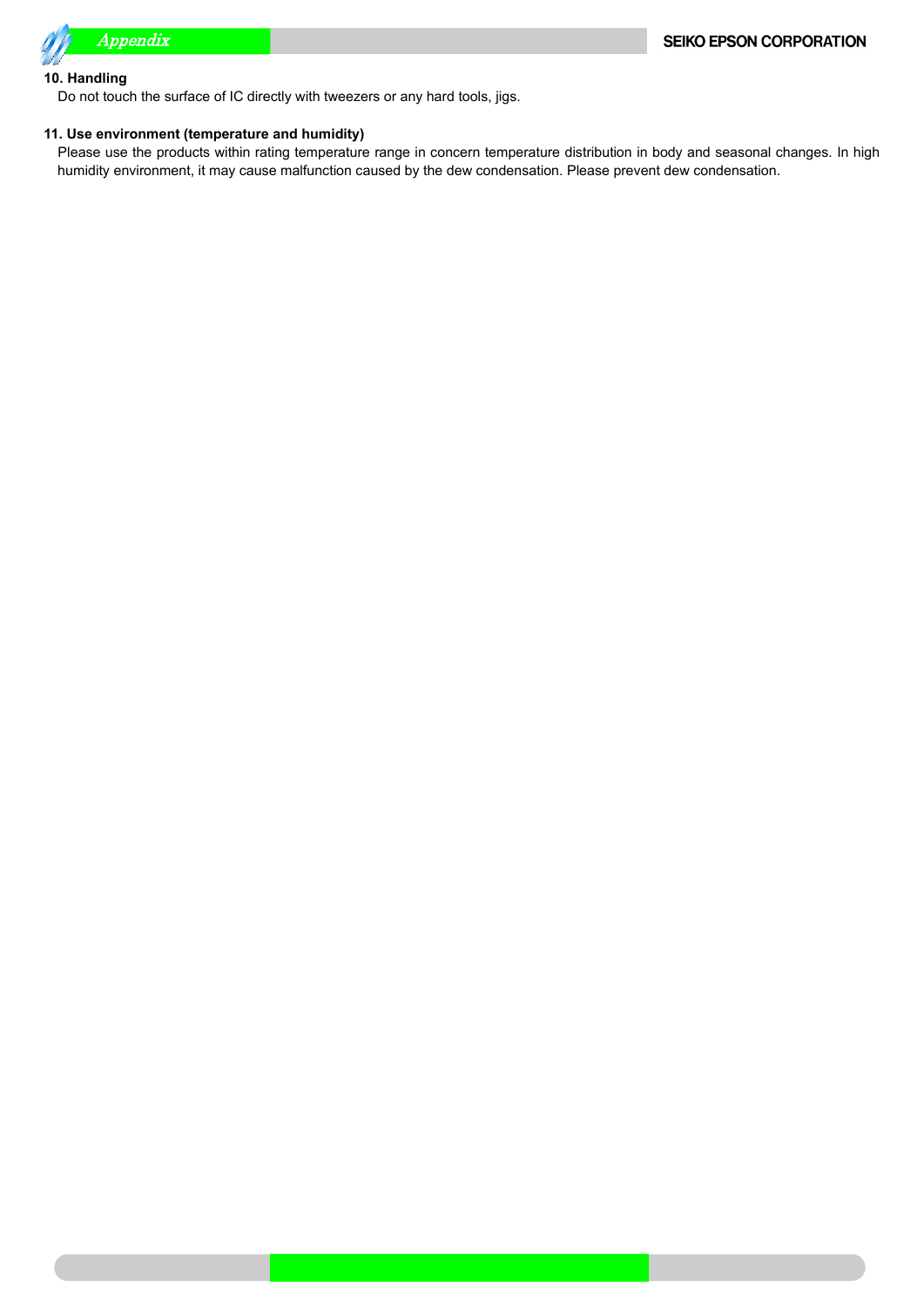

## ■**Crystal unit / Resonator**

#### **1. Drive level**

Applying excessive drive level to the crystal units may cause deterioration of characteristics or damage. Circuit design must be such as to maintain a proper drive level.(refer to page "Drive level")

#### **2. Negative resistance**

Unless adequate negative resistance is allocated in the oscillation circuit, oscillation or oscillation start up time may increase (refer to page "Allowance for Oscillation".)

#### **3. Load capacitance**

Differences in the load capacitance in the oscillation circuit may result in deviations in the oscillation frequency from the desired frequency. Attempting to tune by force may merely cause abnormal oscillation. Before use, please specify the load capacitance of the oscillation circuit.(refer to page "Load capacitance" )

## ■ **Crystal Oscillator and real time clock module**

All crystal oscillators and real time clock modules are provided with an IC.

#### **1. Noise**

Applying excessive level of extraneous noise to power source or input terminal may cause latch up or spurious phenomenon, which results in malfunction and breakdown.

#### **2. Power supply line**

Line impedance of a power supply should be as low as possible.

#### **3. Output Load**

It is recommended that output load is installed as close as possible to an oscillator (within 20 mm).

#### **4. Treatment of unused input terminals**

Unused pins that are left open may collect noise, thereby resulting in malfunction. Also, power consumption may increase when both P-channel and N-channel are turned on, therefore connect unused input terminals to VCC or GND.

#### **5. Heat impact**

Repeated large changes in temperature may degrade the characteristics of a deteriorated crystal unit and cause breakage of wires inside the plastic mold. This must be avoided.

#### **6. Mounting direction**

Incorrect mounting of the oscillator may cause malfunction and breakdown, so please check the mounting direction when installing.

**7. Power on**

It is not recommended to power on from intermediate electric potential and / or extreme fast power on. Powering on under such conditions may cause no oscillation and / or malfunction.

## **■ Sensing device**

#### **1. Interference between the sensors**

The crystal sensor may catch the interference by board vibration and power supply common impedance.

#### **2. Protection against vibration**

Please consider about protection against vibration when the crystal sensor is operated in vibration condition.